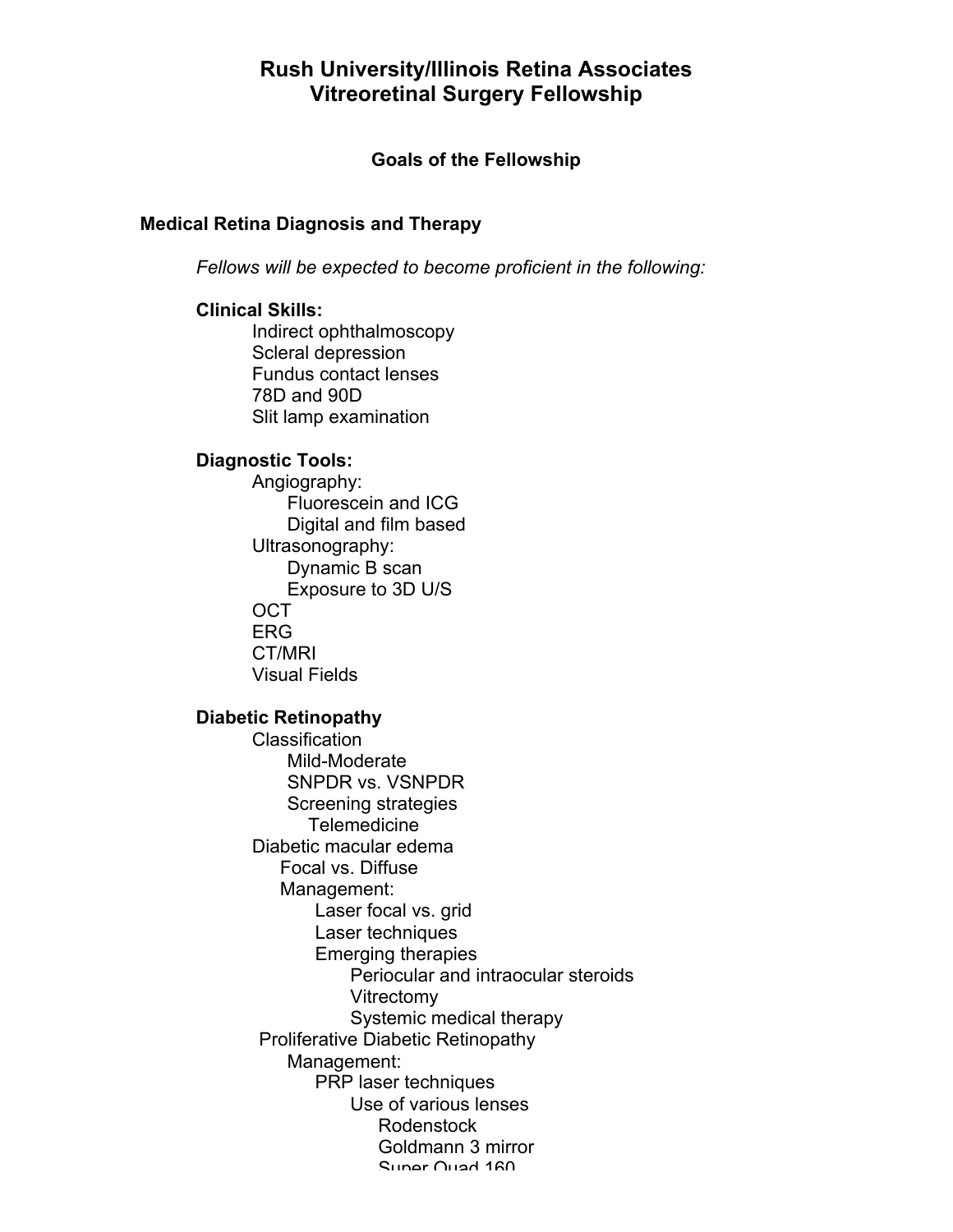### LIO

### **Age Related Macular Degeneration**

Dry

High risk features Laser for drusen; CNVPT, CAPT Multivitamin usage: AREDS **Exudative** Angiographic classification Classic vs. type 1 or 2 Occult CNVM ICG features Management >50% classic: Visudyne therapy Minimally Classic and Pure Occult VIM/VIO TTT Intravitreal steroids Radiation, Rheotherapy, etc.

### **Retinal Vascular Occlusive Disease**

Branch Retinal Vein Occlusion BVOS Laser techniques Emerging therapies Central Retinal Vein Occlusion Medical evaluation and work-up CVOS Laser treatment Emerging therapies Arterial occlusion Medical evaluation and work-up **Treatment** 

#### **Peripheral Retina Disease**

Diagnostic skills: Indirect ophthalmoscopy with scleral depression Contact lens evaluation peripheral retina Goldman 3 mirror lens Super Quad 160 wide field lens Peripheral retinal anomalies Peripheral retinal degenerations Lattice degeneration Paving stone degeneration White with and without pressure Cystic tufts Meridional folds Retinoschisis Retinal breaks

### **Infectious Retinitis**

Diagnostic skills Management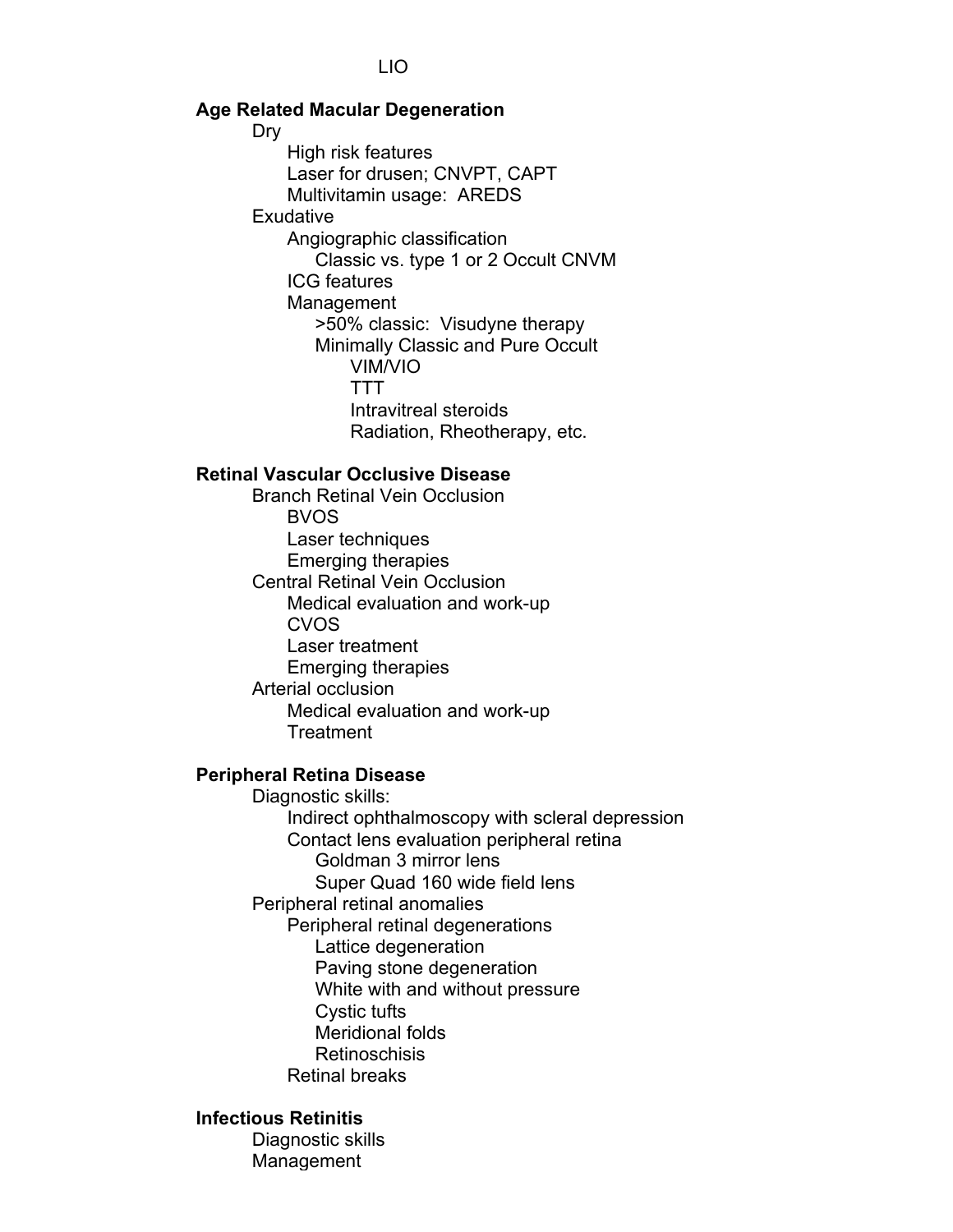Toxoplasmosis Herpetic retinitis Acute retinal necrosis PORN CMV retinitis Histoplasmosis Toxocariasis

# **Pediatric Retina**

Retinopathy of Prematurity Screening programs **Classification** Management Threshold ROP Indirect laser vs. Cryo Surgical management Stage 4 or 5 ROP RD Toxocariasis Persistent Fetal Vasculature FEVR Norrie's Disease Juvenile Retinoschisis

# **Surgical Retina Management:**

Retinal Detachment Classification: Exudative vs. Tractional vs. Rhegmatogenous Rhegmatogenous RD Localization of retinal breaks Drawing of configuration Surgical decision making Pneumatic retinopexy Scleral buckle Vitrectomy Surgical Skills Pneumatic retinopexy Intraocular gases **Kinetics Complications Retinopexy Cryopexy** Indirect laser Scleral buckle Options for elements Encircling vs. Radial Drainage vs. nondrainage **Cryopexy** Management of complications Vitrectomy 3 port pars plana vitrectomy Vitreous base dissection Air fluid exchange

Endolaser photocoagulation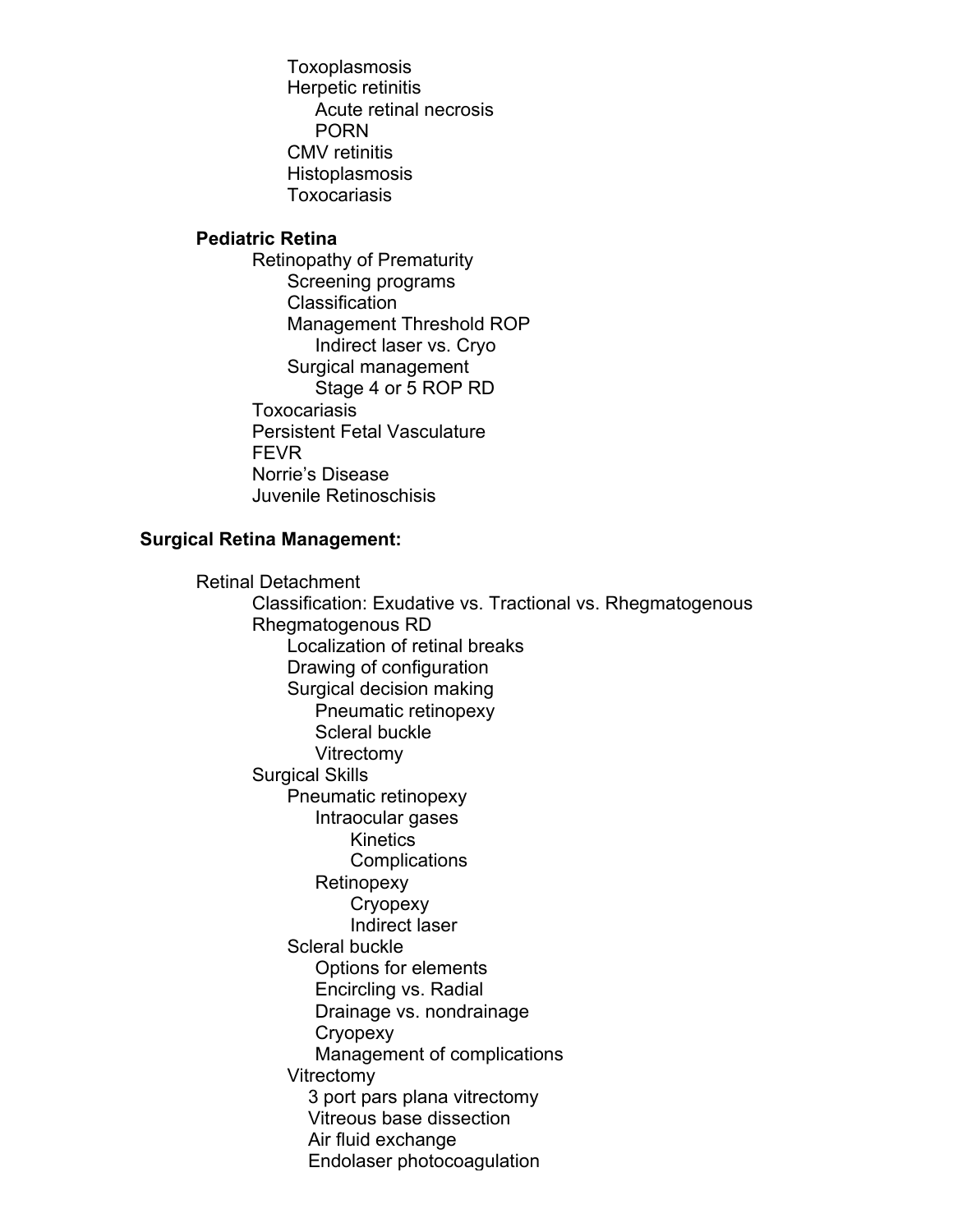### **Complicated Retinal Detachment**

Proliferative Vitreoretinopathy Classification Pathophysiology Management: Membrane dissection Use of forceps, pics, scrapers 1- vs. 2-handed dissection Illumination options Wide field viewing Use of Perfluorocarbon liquids Use of Silicone oil

Diabetic Tractional Retina Detachment Management Dissection techniques: En Bloc vs. Segmentation vs. Delamination Viscodissection Automated vs. manual scissors

### **Macular Surgery**

Macular hole surgery Indications ILM removal techniques ICG staining Gas tamponades Positioning regimens Postoperative complications Epiretinal membrane Dissection techniques **Complications** 

# **Endophthalmitis**

**Diagnosis** Endogenous vs. Postoperative Management EVS study Tap and inject vs. Vitrectomy Antibiotic pharmacology Use of steroids

### **Management of Lens Complications**

Retained lens fragments Dislocated/subluxed IOL Insertion of secondary IOLs ACIOL vs. Sulcus Sutured IOL

### **Evolving Surgical Techniques**

BRVO – sheathotomy CRVO – radial neurotomy ARMD – translocation surgery, displacement of subretinal hemorrhage